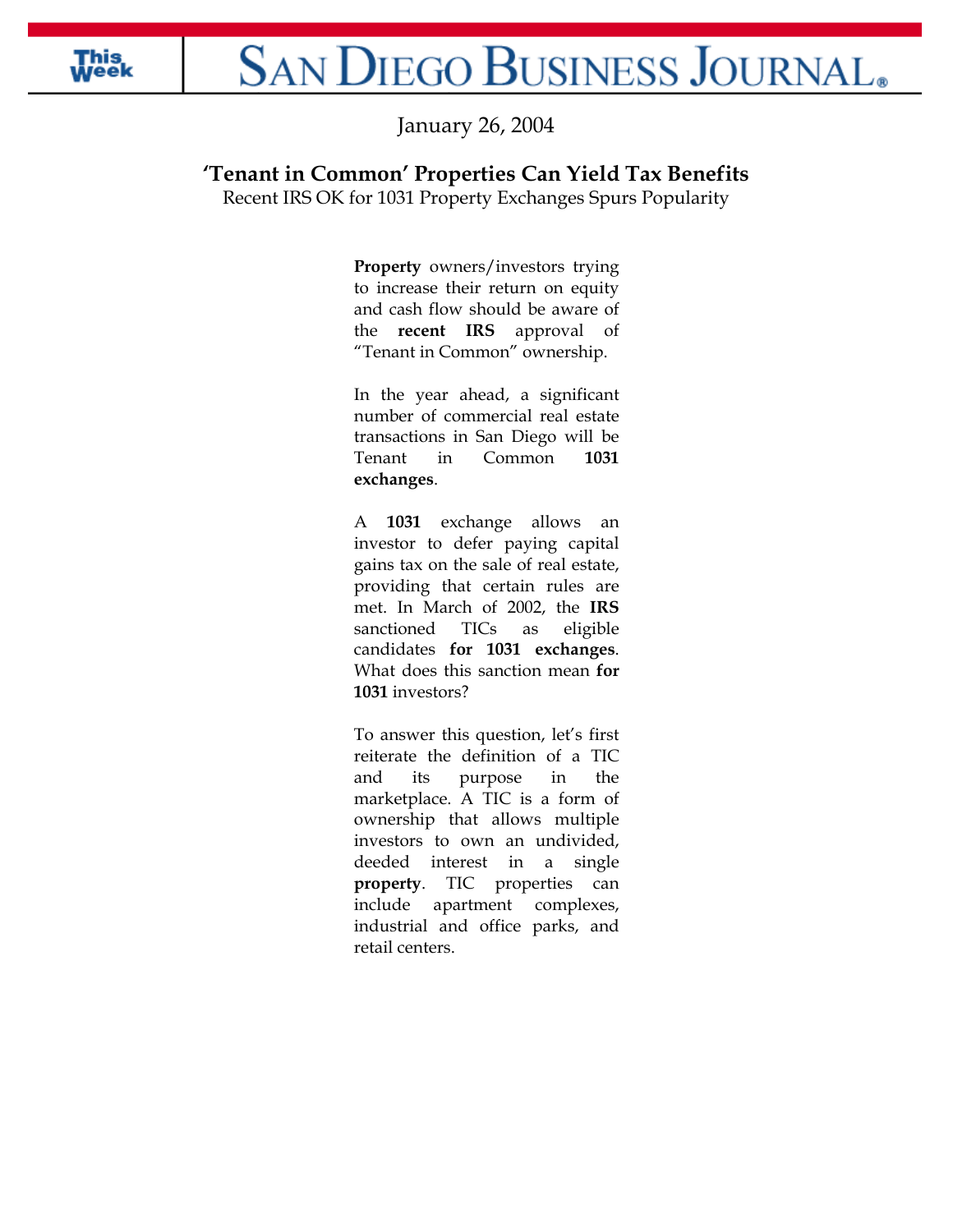There are numerous benefits of investing in a TIC **property**. First, **property** management teams are already in place with TIC ownership. This eliminates many of the worries associated with building ownership, including the "Four T's": tenants, trash, turnover, and toilets. Second, companies offering TICs usually buy buildings with credit tenants who have long-term leases and qualify **for** non-recourse loans. Third, TIC properties provide a higher depreciation basis. Fourth, the current wave of TICs are those providing a cash flow in the neighborhood of 7-8 percent.

Moreover, the availability of TIC properties is growing in San Diego, where investors often can choose from an inventory of diverse **property** types. Growing availability allows investors to diversify their real estate holdings into several geographic locations and **property** types.

## **• Determining 1031 Exchange Eligibility**

IRC Section **1031** is a powerful tool that allows investors to exchange investment **property for** other investment **property**. Owners of real **property** can sell their **property** and buy other like kind **property** without paying the capital gains tax.

Examples of **1031 exchanges** include (but are not limited to): land **for** an office building; an industrial **property for** a retail center; and rental houses **for** an industrial building.

Since the **IRS** sanction in March 2002, the **1031** umbrella has expanded to encompass TIC properties. General rules **for** a **1031** exchange include the following:

• The exchanger cannot accept money during the transaction; he or she must use an intermediary to hold the proceeds while the exchange is in progress.

• The exchanger has 45 days to identify the replacement **property** or properties (this rule hopefully will soon change to 180 days).

• The replacement **property** or properties, as well as the debt, must be of equal or greater value to the **property** sold.

• The entire process **for** the acquisition of the identified replacement **property** or properties must be completed within 180 days of the sale.